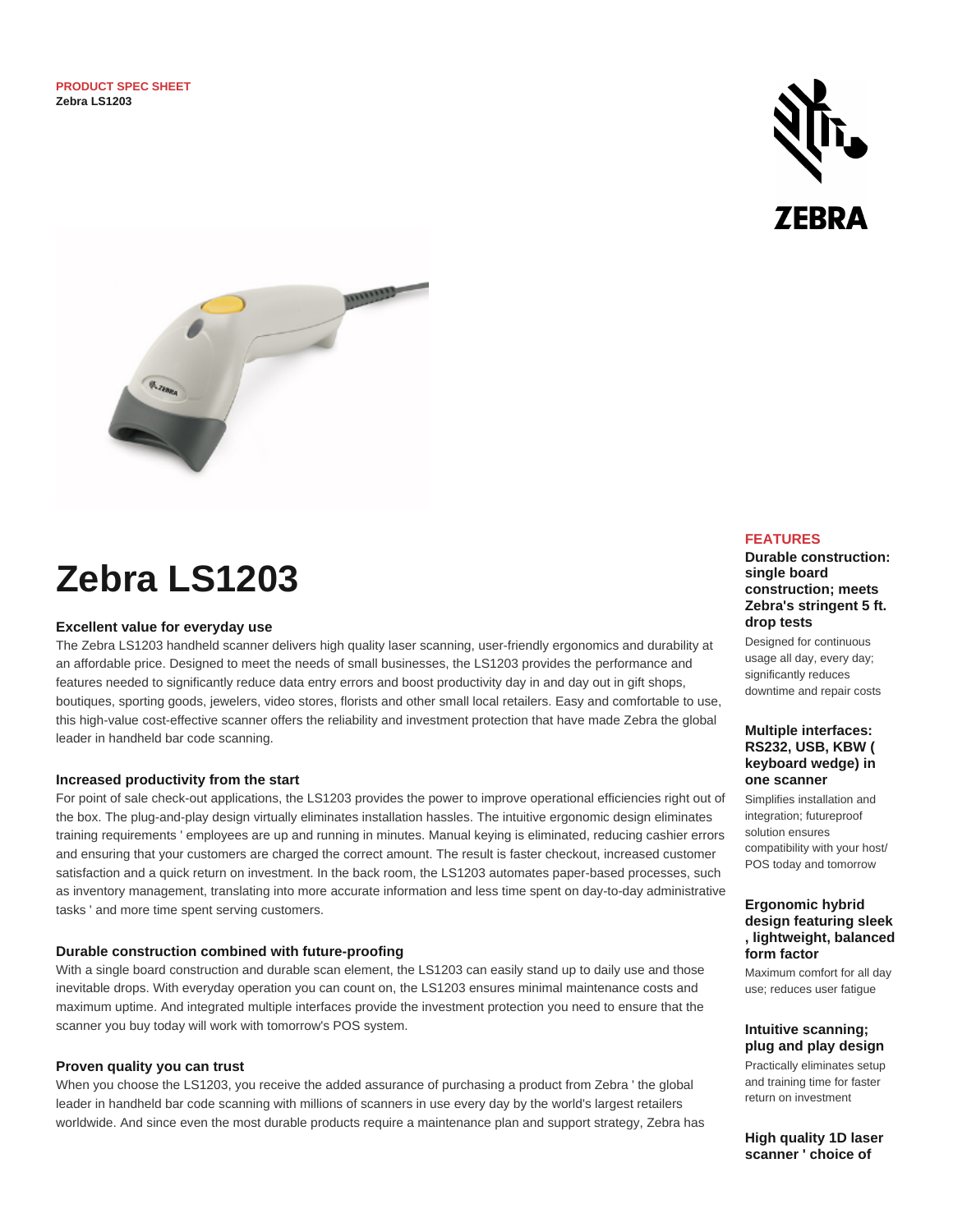designed a full complement of service offerings to help you protect your investment and maintain peak performance. To learn more about how the LS1203 can help your small business, visit www.zebra.com/ls1203 or access our global contact directory at www.zebra.com/contact

# **triggered or Auto-Scan'¢ ( continuous mode) scanning**

Accurate first time scanning; always ready for the next scan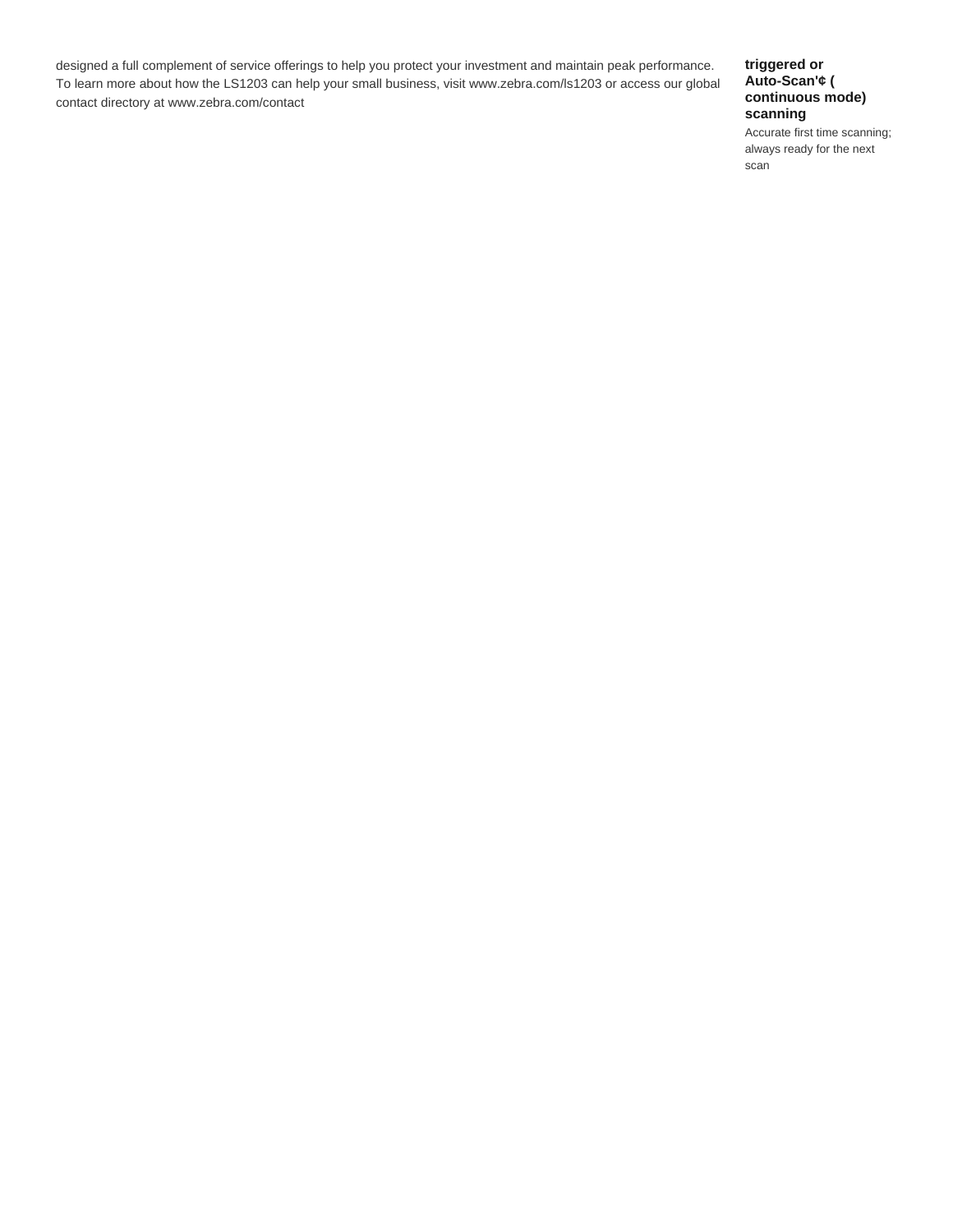| <b>PHYSICAL CHARACTERISTICS</b>          |                                                                                                                                                                                                                                                            | PERFORMANCE CHARACTERISTICS                                                                                                                                                     |                                               |
|------------------------------------------|------------------------------------------------------------------------------------------------------------------------------------------------------------------------------------------------------------------------------------------------------------|---------------------------------------------------------------------------------------------------------------------------------------------------------------------------------|-----------------------------------------------|
| <b>Dimensions:</b>                       | 2.4 in. H x 7.1 in. L x 2.4 in.<br>W 6.2 cm $H \times 18$ cm $L \times 6$<br>cm W                                                                                                                                                                          | <b>Scanner Type:</b>                                                                                                                                                            | <b>Bi-directional</b>                         |
|                                          |                                                                                                                                                                                                                                                            | <b>Light Source (</b><br>Laser):                                                                                                                                                | 650nm laser diode                             |
| Weight (w/o<br>cable):                   | Approximately 4.3 oz. (122 g                                                                                                                                                                                                                               | <b>Scan Rate:</b>                                                                                                                                                               | 100 scans per second                          |
| Voltage &<br><b>Current:</b>             | 5+/-10%VDC @ 100 mA (<br>Stand by: < 35 mA)                                                                                                                                                                                                                | <b>Typical Working</b><br>Distance:                                                                                                                                             | See chart below.                              |
| <b>Power Source:</b>                     | Host power or external<br>power supply                                                                                                                                                                                                                     | <b>Print Contrast</b><br>$Min.$ :                                                                                                                                               | 30% minimum reflectance                       |
| Color:                                   | Cash Register White or<br><b>Twilight Black</b>                                                                                                                                                                                                            | Roll (Tilt): <sup>1</sup>                                                                                                                                                       | $± 30°$ from normal                           |
|                                          |                                                                                                                                                                                                                                                            | $Pitch:$ <sup>2</sup>                                                                                                                                                           | $\pm 65^{\circ}$                              |
|                                          |                                                                                                                                                                                                                                                            | Skew (Yaw): <sup>3</sup>                                                                                                                                                        | $\pm 60^{\circ}$                              |
| <b>USER ENVIRONMENT</b>                  |                                                                                                                                                                                                                                                            | <b>Decode</b>                                                                                                                                                                   | UPC/EAN, UPC/EAN with                         |
| <b>Operating Temp.</b>                   | 32° to 122° F/0° to 50° C                                                                                                                                                                                                                                  | Supplementals, UPC/EAN<br>Capability:<br>128, Code 39, Code 39 Full                                                                                                             |                                               |
| <b>Storage Temp.:</b>                    | -40° to 158° F/-40° to 70° C                                                                                                                                                                                                                               | ASCII, Code 39 TriOptic,<br>Code 128, Code 128 Full<br>ASCII, Codabar, Interleaved<br>2 of<br>5, Discrete 2 of 5, Code 93,<br>MSI, Code 11, IATA, GS1<br>DataBar (formerly RSS) |                                               |
| Humidity:                                | 5% to 95% relative humidity,<br>non-condensing                                                                                                                                                                                                             |                                                                                                                                                                                 |                                               |
| <b>Drop Specs:</b>                       | Withstands multiple 5 ft./<br>1.524m drops to concrete                                                                                                                                                                                                     |                                                                                                                                                                                 |                                               |
| <b>Ambient Lighting</b><br>Tolerance:    | Tolerant to typical artificial<br>indoor and natural outdoor (<br>direct sunlight) lighting<br>conditions. Fluorescent,<br>Incandescent, Mercury<br>Vapor, Sodium Vapor, LED4:<br>450 Ft Candles (4,844 Lux)<br>Sunlight: 8000 Ft Candles (<br>86,111 Lux) |                                                                                                                                                                                 | variants, Chinese 2 of 5                      |
|                                          |                                                                                                                                                                                                                                                            | <b>Interfaces</b><br>Supported:                                                                                                                                                 | USB, RS-232; Keyboard<br>Wedge                |
|                                          |                                                                                                                                                                                                                                                            | <b>REGULATORY</b>                                                                                                                                                               |                                               |
|                                          |                                                                                                                                                                                                                                                            | <b>Electrical Safety:</b>                                                                                                                                                       | UL1950, CSA C22.2 No. 950<br>, EN60950/IEC950 |
| <b>Beeper Volume:</b>                    | User-selectable: three levels                                                                                                                                                                                                                              | <b>Laser Safety:</b>                                                                                                                                                            | <b>IEC Class 1</b>                            |
| <b>Beeper Tone:</b>                      | User-selectable: three tones                                                                                                                                                                                                                               | FCC Part 15 Class B, ICES-<br><b>EMI/RFI:</b><br>003 Class B, European<br>Union EMC Directive,<br>Australian SMA, Taiwan<br>EMC, Japan VCCI/MITI/<br>Dentori                    |                                               |
| <b>Electrostatic</b><br>Discharge (ESD): | Conforms to 15 kV air<br>discharge and 8 kV of<br>contact discharge                                                                                                                                                                                        |                                                                                                                                                                                 |                                               |

# **WARRANTY**

**The LS1203 is warranted against defects in workmanship and materials for a period of 3 years (36 months) from date of shipment, provided that the product remains unmodified and is operated under normal and proper conditions. See full warranty for details.**

**1 - Roll (Tilt): Controlled by rotating the wrist clockwise or counterclockwise 2 - Pitch: Controleed by dropping or raising the wrist 3 - Skew (Yaw): Controlled by rotating the wrist**

**from left to right or vice versa**

**4 - LED lighting with high AC ripple content can impact scanning performance**